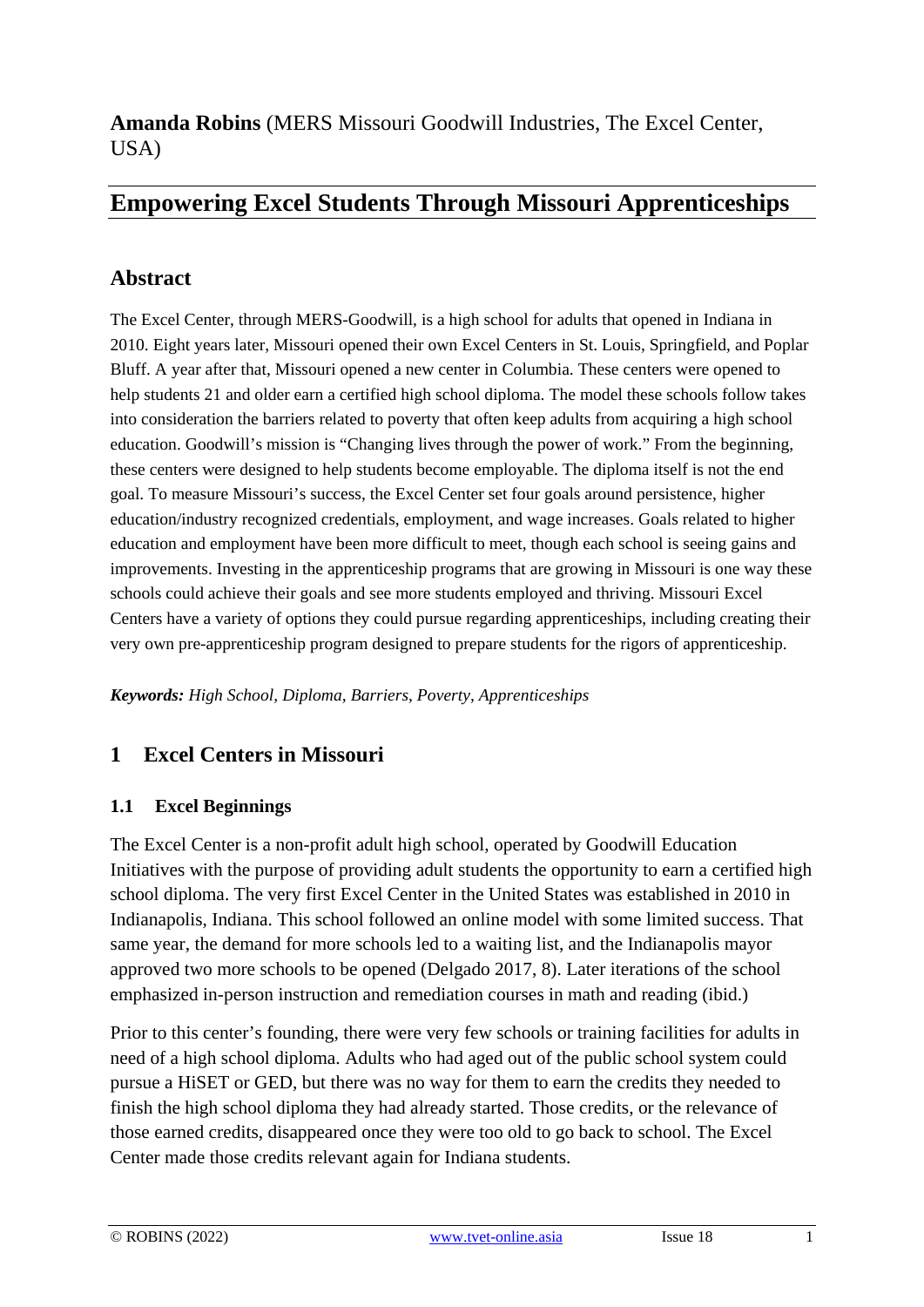Today, there are 15 Excel Centers in Indiana, and the model has expanded to other states including Texas, Tennessee, Arkansas, and Washington D.C. How each center is funded varies from state to state, depending on a variety of factors: education funding formulas and amounts, state funding laws, curriculum and accountability, charter laws, and union laws. (ibid., 5). However, all of the Excel Centers in the United States share key elements: enrollment open to adults, childcare, minimal online instruction, academic and life coaching, and barrier removal resources such as transportation and housing costs. Another key element is emphasis and access to dual credit courses and industry recognized credentials (IRC) (ibid.). All of these elements are important features of the school that help each center accomplish their shared goal: to train and educate a population of the workforce that was left behind by the traditional private and public-school systems in the United States.

In Missouri, there are four centers: Columbia, Springfield, St. Louis, and Poplar Bluff. These centers collaborate with one another regarding school policies, curriculum requirements, course offerings, and teacher/coach professional development opportunities. Students at these centers earn new credits by taking courses in language arts, social studies, math, science, fine arts, practical arts, physical education, health education, personal finance, and electives. Each course takes about 8 weeks, ranging from five to one credit, and students take any number of courses they need in order to meet Missouri's requirements for a high school diploma.

Because time has passed since their high school days, to ensure future success, students who need higher math and language arts courses may need to pass appropriate remediation courses in math and reading, determined by an intake process prior to enrollment. These remediation courses help students relearn what they may have forgotten since they left school, and they are counted for elective credit.

Each center makes great efforts to address barriers prohibiting students from earning their high school diploma. Students are assigned a Life Coach who helps link them to community resources: housing accommodations, transportation resources, food, and mental healthcare/rehabilitation. Life Coaches also provide mentorship via academic and emotional support. Just like Indiana centers, Missouri Excel Centers also provide drop-in childcare on location while students attend classes. Students at each site also have access to free dual credit courses at a variety of universities and community colleges. Individually, each school uses different approaches regarding work training, IRC achievement, and post-secondary opportunities for their students, depending on the needs of the area's workforce as well as the resources, courses, and training available in each area.

#### **1.2 Excel's Impact: Changing Lives Through the Power of Work**

The impact of Excel Centers on student success is far-reaching and supported by data. Some of the most extensive data collected about the Excel Center's impact was collected during a 2018 report conducted by the Wilson Sheehan Lab for Economic Opportunities (LEO), between the years of 2013-2015. According to their study of Indiana centers, "14,143 individuals applied to The Excel Center. Of these, 5,261 applied but did not enroll, 7,062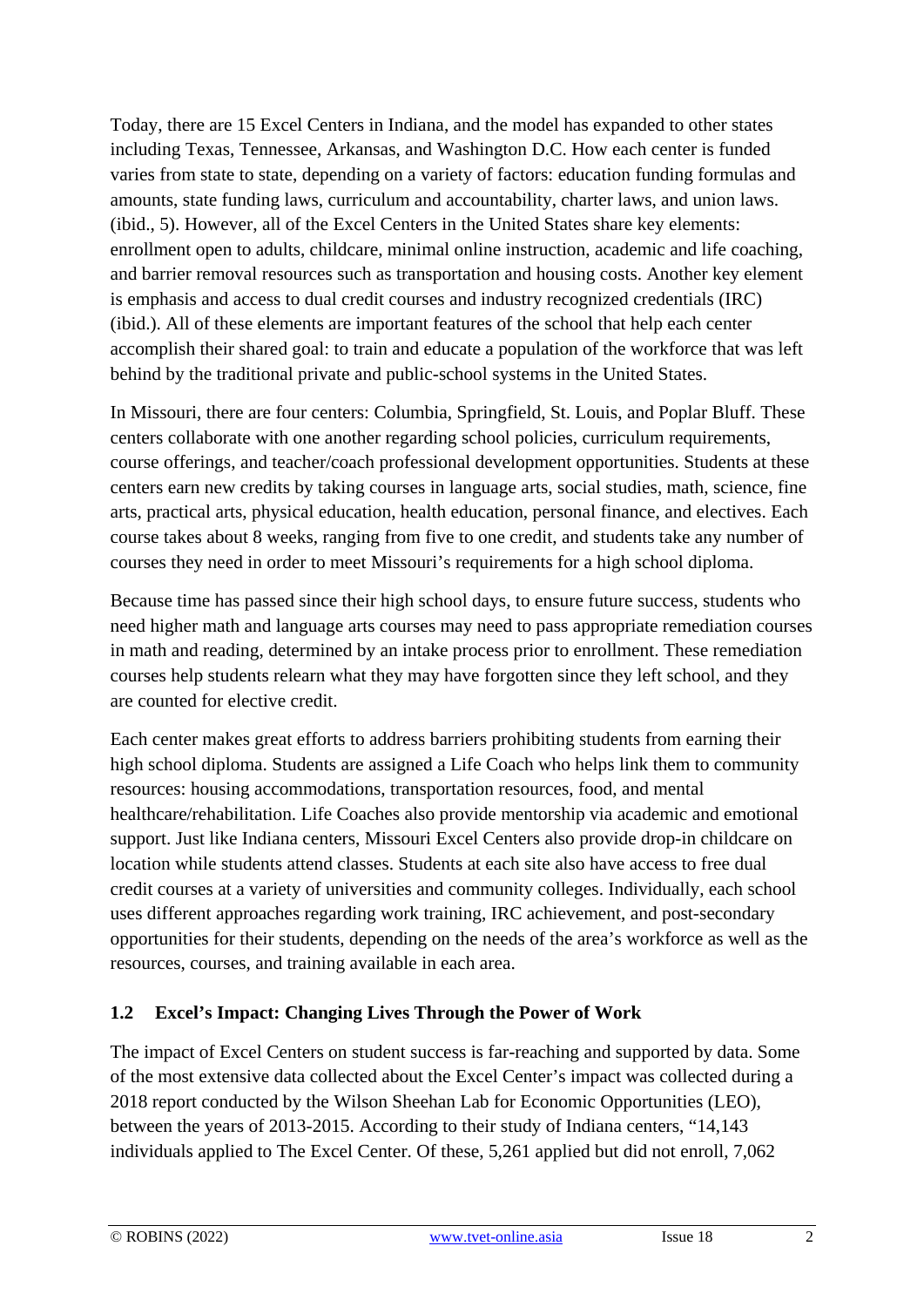enrolled but did not graduate, and 1,820 graduated" (Wilson Sheehan Lab for Economic Opportunities 2018) between the years 2013-2015. Regardless of which group students fell under, LEO found that enrollment at the Excel Center had a significant effect on earnings and employment. Of course, graduate earnings saw the highest increases, "17 to 22 percentage points" (ibid.) only two years after applying to The Excel Center. Their research also concluded that graduates were more likely than non-graduates to enroll in public colleges and universities, with 22% of graduates enrolling in college within the year after their graduation. (ibid.)

Similar conclusions have been drawn by other researchers. Two years after the first Excel Center was established in Indianapolis, Ball State University reported that Excel graduates saw a \$9,000 increase in annual wage earnings. (Delgado 2017, 9) Furthermore, according the Aspen Institute, in 2019, 70% of Excel Center graduates are working and earning significantly more money than they were prior to enrollment, with students seeing an average wage increase of \$17,393 three years after graduation, a 44% increase in earnings since before enrolling at The Excel Center (Management Performance Hub 2019).

These numbers indicate how Indiana Excel Centers have directly supported MERS Missouri Goodwill Industries' mission: changing lives through the power of work. The goal of these centers, from the very beginning, is to help impoverished community members find gainful employment. The barrier of a high school diploma keeps millions of United States citizens impoverished, stagnating their earnings potential and taking its toll on their identity as full citizens of their communities.

Teenagers who drop out of school do so for a plethora of reasons, many of which are logical and based on survival, and then are, by the rules and structures of society, setback for the rest of their lives. Those who dropped out due to academic struggles cannot pass the GED or HiSET exam without taking classes, and often adult obligations such as work and family get in the way. Students who dropped out for mental health or self-esteem reasons have the added burden and shame of being a "high school dropout," making it all the more difficult for them to even attempt the HiSET or GED. There is also the financial burden of these classes and exams, fees and time away from work, and if these students fail once, it is less likely they will make further attempts.

Furthermore, often earning a GED or HiSET does not result in more earnings. As of 2010, only 4 in 10 of the United States' 41 million high school dropouts pursued vocational/postsecondary training after acquiring an alternative credential such as the GED. This is an increase from the 1 in 10 dropouts who do not earn a GED, but this data still indicates that 60% of GED earners do not seek higher training (Fry 2010, 1). Additionally, students who acquire a GED in the US often report challenges related to bureaucracy/logistics, working with others, economic pressures, and family pressure once they move on to post-secondary training or college (Kist 2003, 13). These students do not often see themselves as fitting the image of a typical college student (ibid., 12) Passing the GED test is not enough for these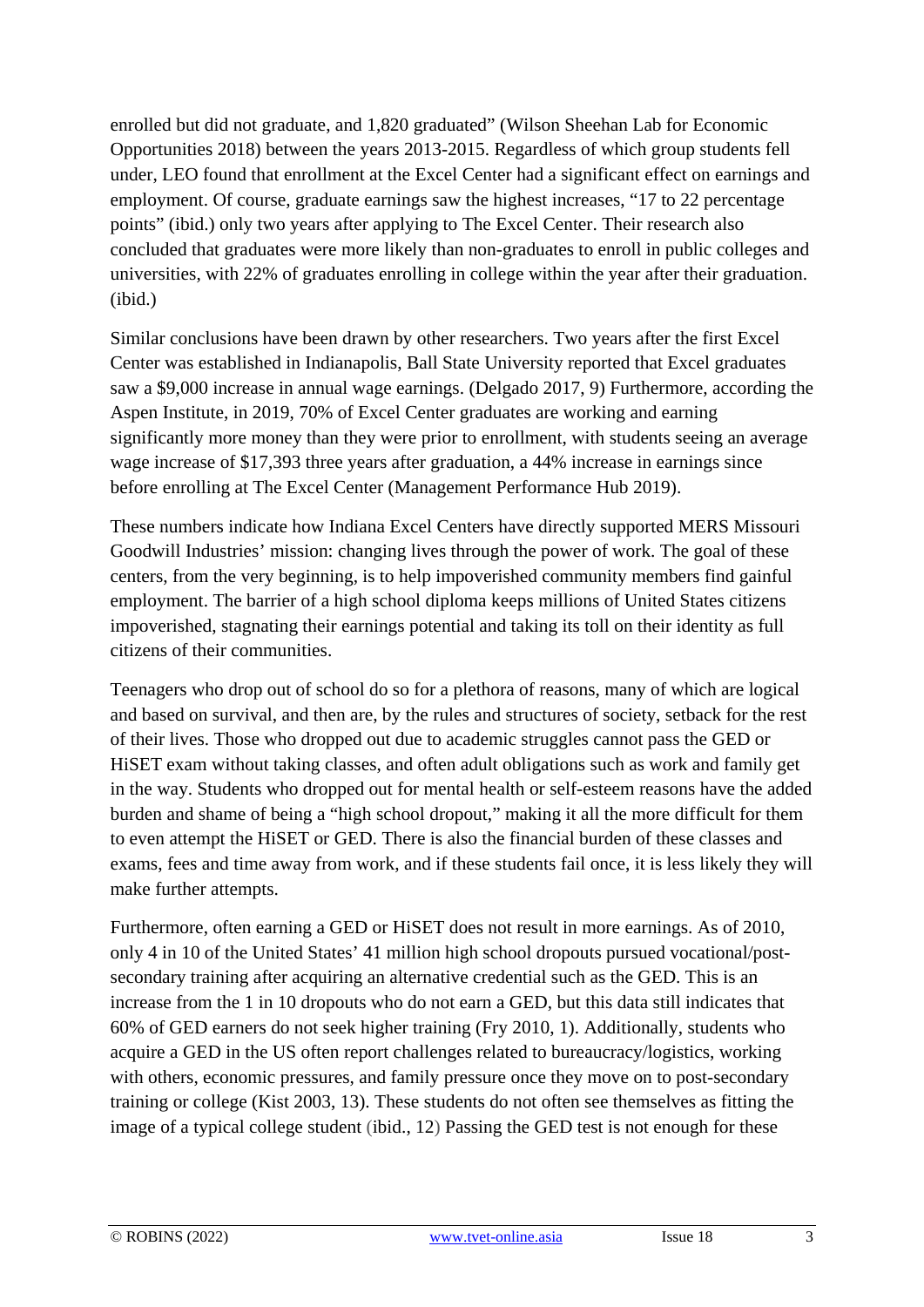students to find pathways to success and financial stability. There are too many factors to consider, all of which are deeply connected to the problems of poverty.

The Excel Centers are designed to address the barriers their students face. Students have access to free classes, free drop-in childcare, and help with transportation costs. More than that, something the Excel Center does very well is give students a support group, people they can turn to while they journey through secondary and post-secondary/vocational training. During their enrollment at the Excel Center, they are assigned a Life Coach who is meant to be an ally and mentor. After graduation, students work with a Career and Readiness Coordinator to help them answer questions about post-secondary training, to apply for jobs, and to register for training courses. This professional remains a resource for Excel graduates after graduation.

Overall, the Excel Center is centered around gainful employment. Students who complete the program acquire a high school diploma, but this is not the "finish line". Students are encouraged early on to orient themselves around a career pathway, and they are in frequent communication with directors, Life Coaches, Skill Up Life Coaches, instructors, and Career and Readiness Coordinators to pursue IRC/secondary professional training.

Excel students gladly seize these opportunities. According to a 2020 survey of 162 Excel Center students from Springfield, Missouri, roughly 75% said that free industry/professional certificates were a moderately important factor or a very important factor in their decision to enroll. This center alone has linked their students to IRCs in a variety of job fields: Life Coach, Dental Assistant, Medical Administrative Assistant, Medical Billing and Coding, Pharmacy Technician, Phlebotomy, CompTIA A+, Paralegal, CMT (Chartered Market Technician), CEHRS (Certified Electronic Health Records Specialist), MOS (Microsoft Office Specialist), Customer Service, CDA (Child Development Associate), Vet Assistant, and EKG Technician.

Students who do not pursue higher degrees are encouraged to enter the workforce, where they will make better wages and have better opportunities for advancement than they would in careers that do not require a high school diploma. For Missouri Excel Centers, the diploma is the first step, not the end goal.

### **1.3 Missouri Excel Center Goals**

In order to follow in Indiana's footsteps, Missouri Excel Centers outlined four specific goals to measure student success. Unlike Missouri public schools, success is not measured by graduation rates, or testing scores. Instead, success is measured by persistence, IRC/higher education, employment, and wages:

- − Persistence: 75% of students each period will have either graduated or have taken at least one class within 5 Terms.
- − IRC/higher education: 50% of graduates will attain an IRC or enroll in higher education or advanced skills training within 6 months of graduation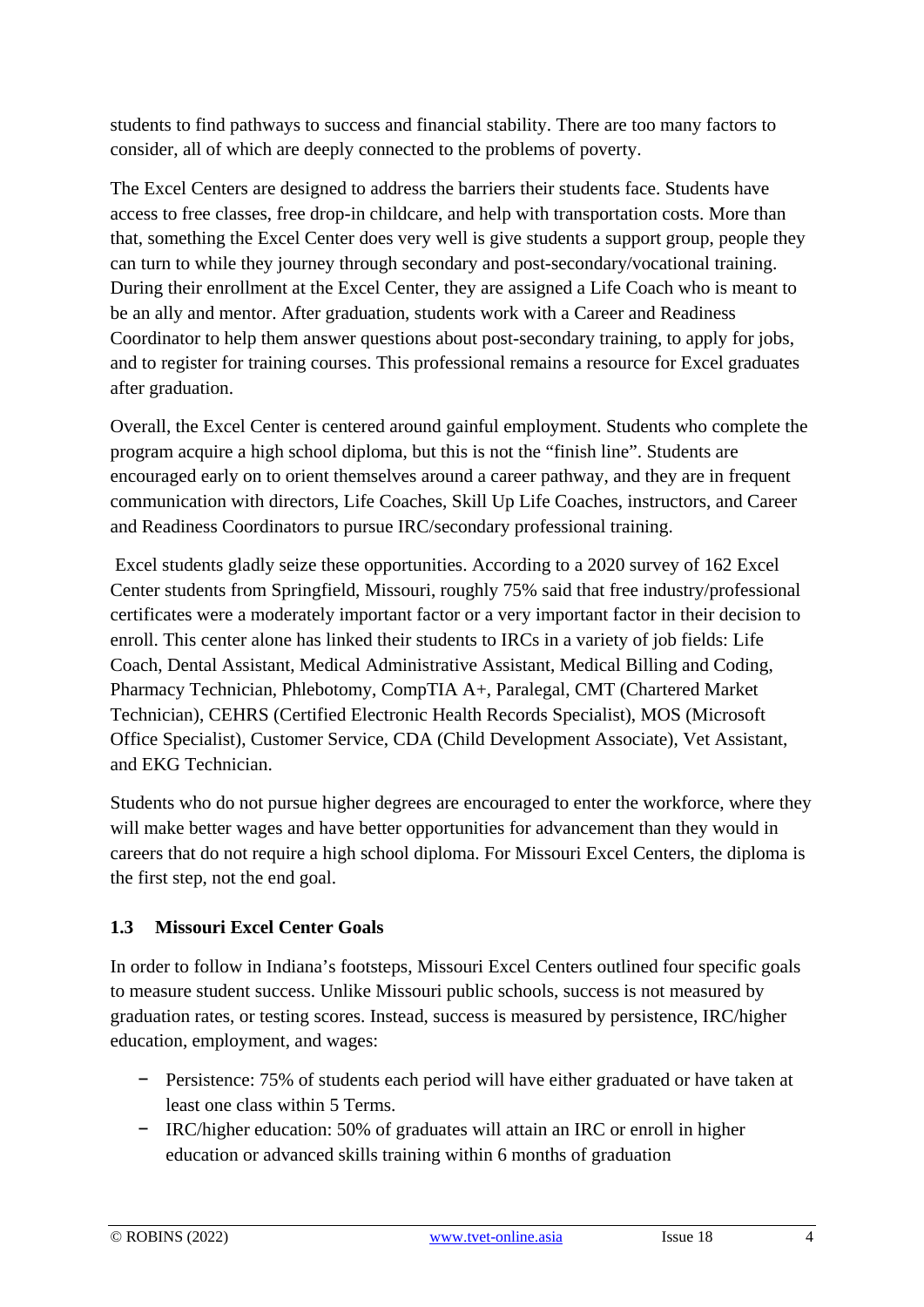- − Employment: 85% of graduates who don't enroll in higher education or more advanced skills training will be employed within 6 months of graduation.
- − Wages: Graduates who enter the workforce shall have a wage rate at least 20% higher than the average MO wage rate for individuals without a HS degree. This translates to 120% of \$11.76 an hour or \$14.11 an hour.

Since 2018, when the first of the three Missouri schools (St. Louis, Springfield, and Poplar Bluff) opened, major efforts have been made to reach each of these goals. Unfortunately, not all goals have been reached at each center, and none have been reached district-wide. For example, in the 2019-2020 school year, two Missouri schools reached the 85% employment goal; of the graduates who did not enroll in higher education, 94% of Poplar Bluff graduates and 86% of Springfield graduates were employed within 6 months of graduation. 71% of St Louis graduates were employed in that time frame, with the district average being 81%, only 4 percentage points away from the goal.

Regarding the wage goals, the only center to meet or exceed \$14.11 an hour was Springfield, with \$15.16 an hour. The St. Louis graduate wage average was \$13.86 and Poplar Bluff's was \$11.06, below even the average Missouri rate for individuals without a high school diploma. This makes the district wage average for graduates entering the workforce only \$13.76, which is close to the goal, but not quite there.

Similarly, Poplar Bluff and Springfield got very close to meeting the IRC/higher education goal, at 45% and 44% respectively. However, the St. Louis average was 36%, bringing the district average to 39%, showing that more needs to be done to link students to higher training opportunities.

Overall, there has been growth since the first year in 2018-2019, which is perhaps best exemplified by Missouri's persistence measurements. The district persistence average is 67% for the 2019-2020 school year, up from 55% in 2018-2019, which indicates that though this goal has not yet been met, current efforts are taking hold and all schools are making gains in this area.

Many of the reasons for these numbers center around the youth of Missouri schools; there has not been much time to establish all the relationships necessary to accomplish all of these goals, though much progress has been made. Difficulties vary from school to school, depending on the resources made available in each school's respective community, making the issue more complex than merely a problem of district policy.

Additionally, some of the relationships between employers and higher training facilities have been more difficult to establish early on because these institutions do not always understand the Excel model and purpose. Furthermore, many IRC credentials are not available to students in Missouri until they have already earned their high school diploma, or their training periods do not line up well with the Excel 8-week timeline, making partnerships more difficult at times. Finally, wage disparities and earnings potential vary from community to community, a barrier centers have had to address.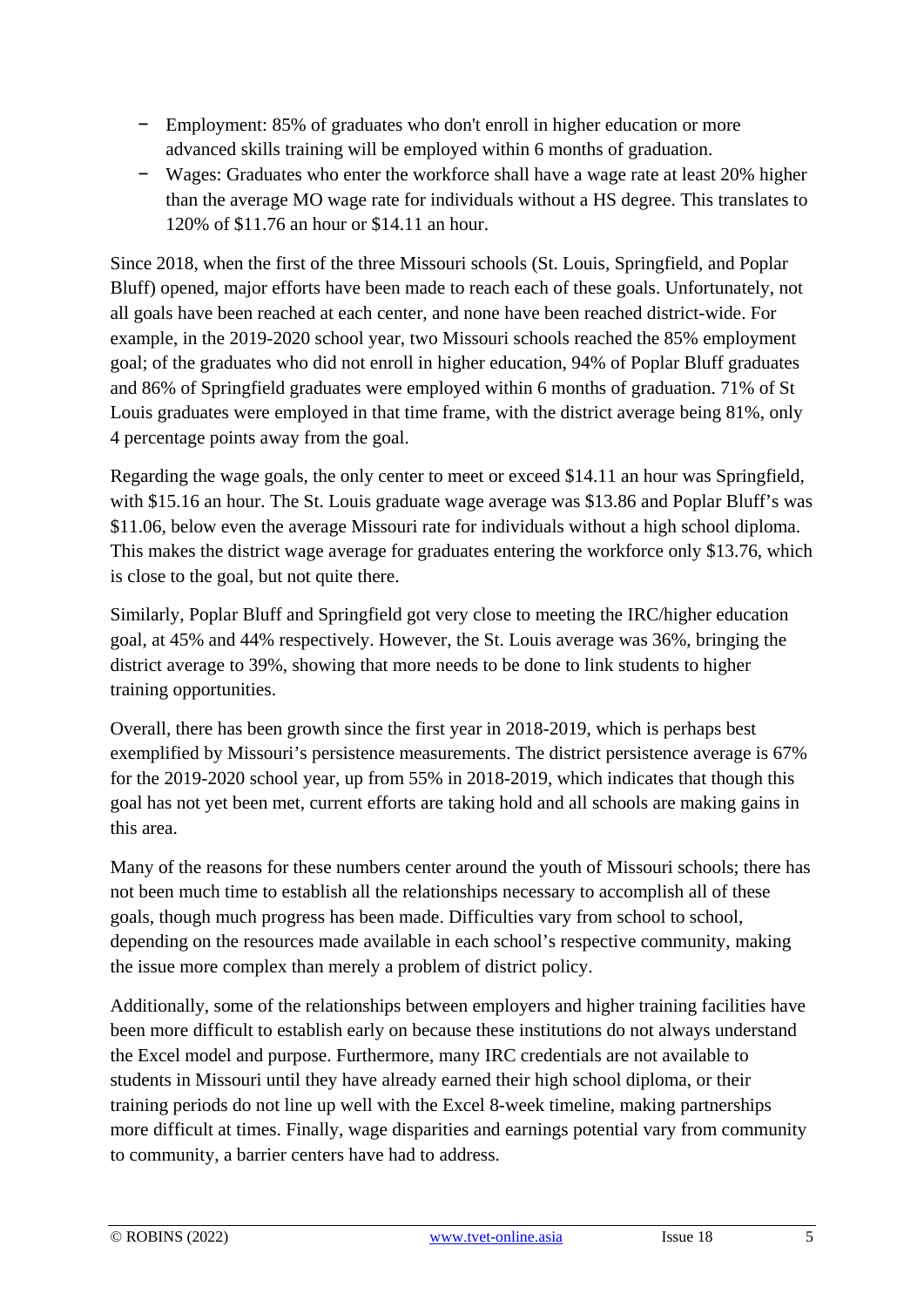The pandemic has created its own challenges. From March 2020-July 2021, Missouri Excel Centers transitioned to an online format to reduce the spread of COVID-19. Since then, enrollment has decreased significantly. In 2021, Term 2 enrollment decreased by 26% compared to Term 2 enrollment in 2020. All centers are working on some district-wide and community-specific strategies to boost enrollment, and many centers are using gas card/gift card incentives to improve retention.

The impact that the pandemic has made on enrollment is significant, but there have been some benefits to the school after going online for so long. Due to the pandemic, all full-time instructors created online versions of their courses, and many were able to teach those online courses more than once, editing them and aligning them to curriculum Core Competencies. This allows the centers to have much more flexibility regarding course offerings in the future. Students approaching graduation now have the option of taking online versions of classes that are not offered on site, sometimes as an independent study option, sometimes as an extra offering that includes students from multiple schools.

Having a variety of online versions of courses established and ready to go will do much to boost persistence numbers over the next few years, because these courses make it easier to create schedules and reduce frustration among students who are close to graduation. Current incentive and recruitment measures will also make an impact. That said, boosting IRC/higher education, wages, and employment is more complex than using incentives or district-wide policies.

The work each center is already doing with universities and vocational colleges is wonderful and should continue. That said, not much has been accomplished in the area of apprenticeships, which are growing in Missouri. Strong partnerships with these programs have a lot of potential for Missouri Excel Centers moving forward and will directly contribute to their persistence, IRC/higher education, employment, and wage goals.

## **2 Apprenticeship Programs and Missouri Excel Centers**

#### **2.1 Apprenticeships in Missouri**

In Missouri, an apprenticeship refers to "an industry-driven, high-quality career pathway in which workers can obtain paid work experience, classroom instruction, and a transferable credential while job creators develop and prepare their future workforce" (Department of Higher Education and Workforce Development 2021). These programs typically employ their students, and students typically end the training with a stackable and portable IRC. Afterwards, they continue to be employed and are qualified to work at other companies in the industry. The industries that use apprenticeships to train employees typically pay well above minimum wage, and they are often on track for scheduled raises after a probationary period. Using these programs to train Missouri Excel students would greatly help these centers hit all their marks.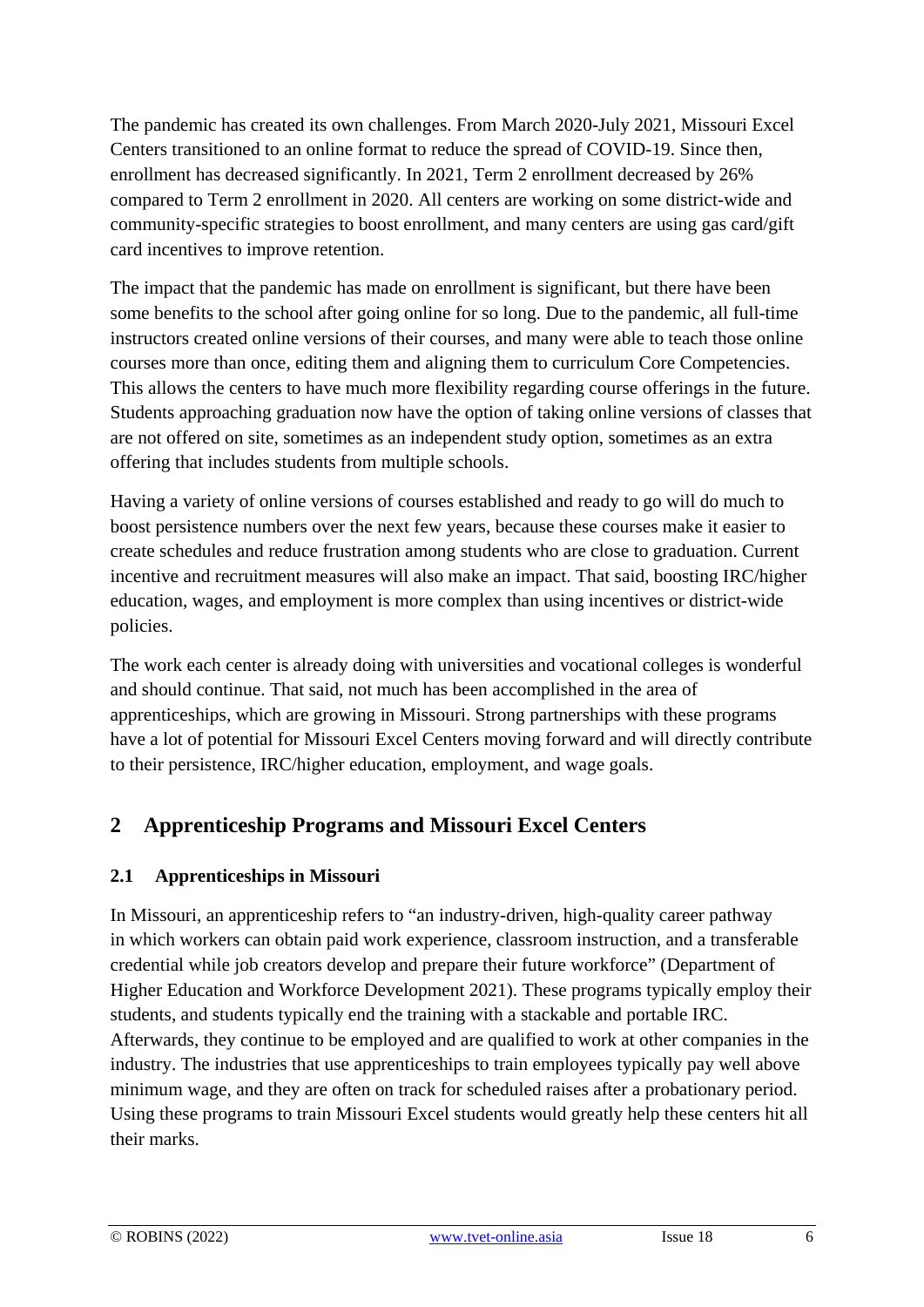In the state of Missouri, apprentices can start training as early as 16 years old and need only be in pursuit of a high school diploma or equivalent (Department of Higher Education and Workforce Development 2020a, 24). Some programs may have different requirements depending on the nature of the work, such as only taking students who are at least 18 or who have already earned their high school diploma.

If Missouri Excel Centers take advantage of the available apprenticeship programs or work to design their own program, many more Excel students could be earning IRCs or college credit before graduation. Furthermore, after graduation, students who have completed apprenticeships are all but guaranteed gainful employment and higher earning potential, as Missouri employees who complete apprenticeships earn an average \$300,000 more over the course of their career (Missouri Office of Workforce Development 2021, 1). Overall, apprenticeships would provide a plethora of benefits for students: job-specific skills and IRCs, a sense of fulfillment, a paycheck during training, and no student debt.

The state of Missouri has demonstrated support of apprenticeship and pre-apprenticeship programs; Missouri is currently second in the nation for establishing new apprenticeships and second in the nation for number of completed apprenticeships, with 3,614 completed apprenticeships in 2019 alone. Currently, Missouri already has 15,189 active apprenticeships, with 472 registered programs, and 3,600 employers. Governor Mike Parson has set a goal of 20,000 new apprentices by 2025 (Office of Governor Michael L. Parson 2019). Additionally, the Office of Workforce Development has set its own goals of establishing pathways to Registered Apprenticeships, setting aside 1 million dollars of federal funds to establish new pre-apprenticeships in Missouri. Pre-apprenticeship sponsors could qualify for up to \$50,000 in grants to pilot a new program, which would help cover the cost of building the required curriculum (Department of Higher Education and Workforce Development 2021).

The U.S. Department of Labor deems about 1,300 occupations in Missouri as "apprenticeable" (Missouri Office of Workforce Development 2021, 2). There are currently 487 registered programs in Missouri (Department of Higher Education and Workforce Development 2020a, 5). Of those, 167 Registered Apprenticeship programs are located in St. Louis County, 26 are in Springfield, 3 in Columbia, and 1 is listed in Poplar Bluff (United States Department of Labor 2021).

#### **2.2 Moving Forward**

There are several routes Missouri Excel Centers could take regarding their relationship to Missouri Registered Apprenticeships:

1. Students enroll in a Registered Apprenticeship while they are also enrolled in their regular Excel courses. They would earn credits toward their high school diploma while also receiving training from an employer or sponsoring agency. The shifts they work and the training they receive, including the IRCs they earn, could be counted as elective credits toward their diploma.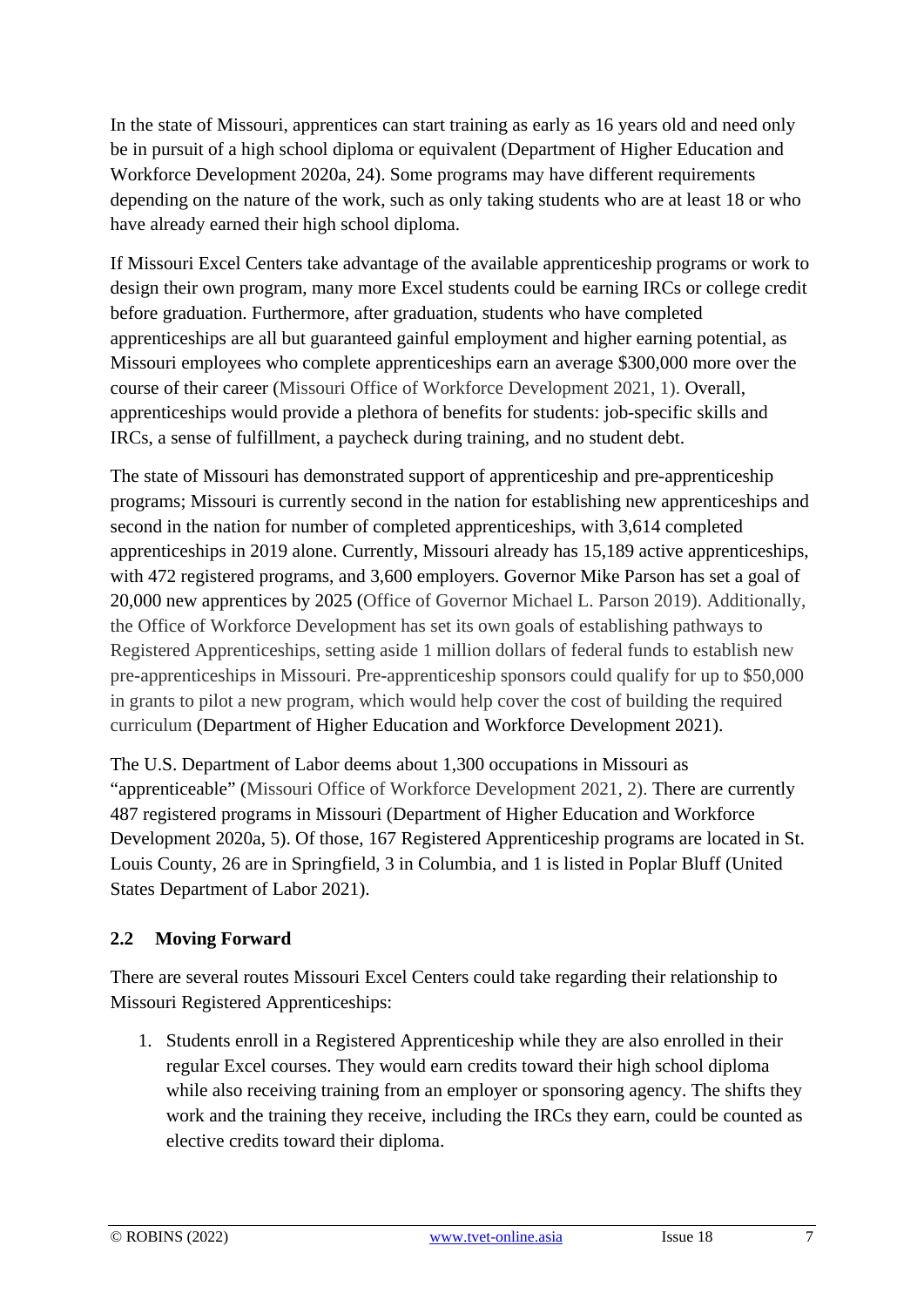- 2. Students are trained before entering a Registered Apprenticeship, possibly through an Excel pre-apprenticeship program/course. Such a course could be counted as elective credit toward graduation. After graduation or after completing the course, these students would enroll in a Registered Apprenticeship.
- 3. Students are frequently encouraged and educated about apprenticeship programs throughout their careers at Missouri Excel Centers but do not receive training while they are enrolled. Upon graduation, they work with their Career and Readiness Coordinator to enroll in a Registered Apprenticeship.

When establishing pathways to apprenticeships, the Excel Center should keep some guiding principles in mind, which are based on the 5 core components outlined by Missouri Apprenticeship. Strong apprenticeship programs should feature most if not all of the following:

- − A mixture of on-the-job training and job-related classroom instruction
- − Payment during training and no debt
- − Training that results in an IRC that is both portable and stackable
- − Employer driven and sponsored
- − Lasts 1-2 years, with an average of 2,000 hours a year
- − (Department of Higher Education and Workforce Development 2020a, 7)

#### *2.2.1 A Mixture of On-the-Job Training and Job-Related Classroom Instruction*

Much of the training that goes on during apprenticeships does not take place in a traditional academic setting. However, the academic instruction that does occur could be delivered at the Excel Center facilities, provided that a strong partnership is formed with the Registered Apprenticeship. A program might include a mixture of instructors, and could potentially include Excel staff such as a full-time or adjunct instructor or a Career and Readiness Coordinator who is employed by MERS Goodwill. Because a large majority of training will occur away from the Excel Center locations, communication with students regarding possible barriers is imperative. This could mean giving gas cards to students so that they can travel to training sites and/or providing drop-in childcare while students are training away from the Excel Center.

#### *2.2.2 Payment During Training and No Debt*

A true apprenticeship is inextricably linked to gainful employment. At the very least, if a program does not offer payment during training, the apprenticeship should lead to a job with the promise of a raise. Additionally, any IRCs or college credit the student earns should be paid for by a grant, the employer, or a sponsoring agency. Some grant sponsored programs may require applicants to qualify for benefits such as TANF before paying for IRCs or college courses. The goal should be to help students earn as much as possible during their time as apprentices without taking on any loans.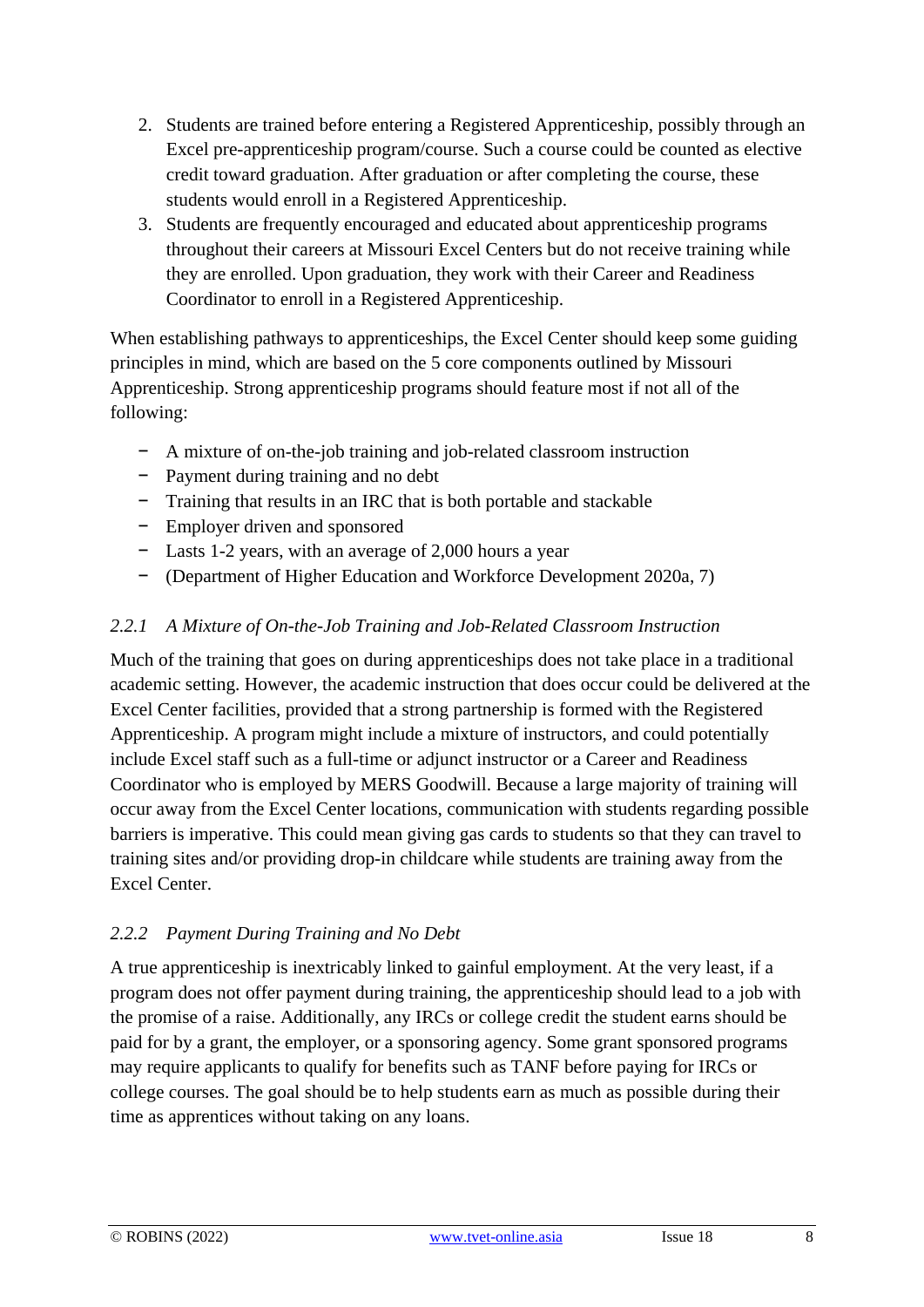#### *2.2.3 Training Results in an Industry Recognized Credential*

A quality apprenticeship usually results in an IRC or college credit. These credentials are recognized widely throughout an industry. It is important that directors, Career and Readiness Coordinators, and other relevant staff stay informed about which credentials are the most valuable and which are recognized both regionally and nationally.

#### *2.2.4 Employer Driven and Sponsored*

Gainful employment is at the center of apprenticeship missions, so any program that the Excel Center chooses to partner with should be able to provide evidence and data about their ability to link students to career pathways and increased wages. Apprenticeship sponsors can be a single business, a consortium of businesses, an industry association, a joint-labormanagement organization, a community college, or a community-based organization (Department of Higher Education and Workforce Development 2020a, 10). It is possible for Missouri Excel Centers to someday become a sponsoring agency.

#### *2.2.5 Program Lasts 1-2 Years*

Missouri Excel Center students generally take 13-15 months to earn their high school diploma, though many take several years. With this in mind, if Missouri Excel Centers wanted to pursue a dual-enrollment approach, it would be beneficial to enroll students early in their Excel career, provided that students are able to do both while also managing the added stress and obligations of everyday life. This would make it easier for students to earn IRCs prior to graduation.

If Excel chooses to link apprenticeship training with credits toward graduation, student training likely would not slow down their pursuit of a high school diploma. In this route, information about apprenticeships would need to be shared with students during the intake process, during iExcel orientation, and frequently throughout subsequent terms, via guest speakers, conversations with Life Coaches, Skill Up Life Coaches, directors, and Career and Readiness Coordinators.

This is not to say that there should be a cutoff point where it is "too late" for students to enter an apprenticeship while being enrolled at the Excel Center. Regardless of their course of action, if students finish the program while being enrolled at the Excel Center, begin the program just before their graduation, or enroll after graduation, access to information about these programs should be available to any and all interested applicants.

## **3 Pre-Apprenticeship Programs and Missouri Excel Centers**

#### **3.1 Serving Underrepresented Communities through the Power of Work**

Pre-apprenticeships differ from apprenticeships in that they do not require that apprentices be hired or paid and they are much shorter in duration, around 1-4 weeks (Missouri Office of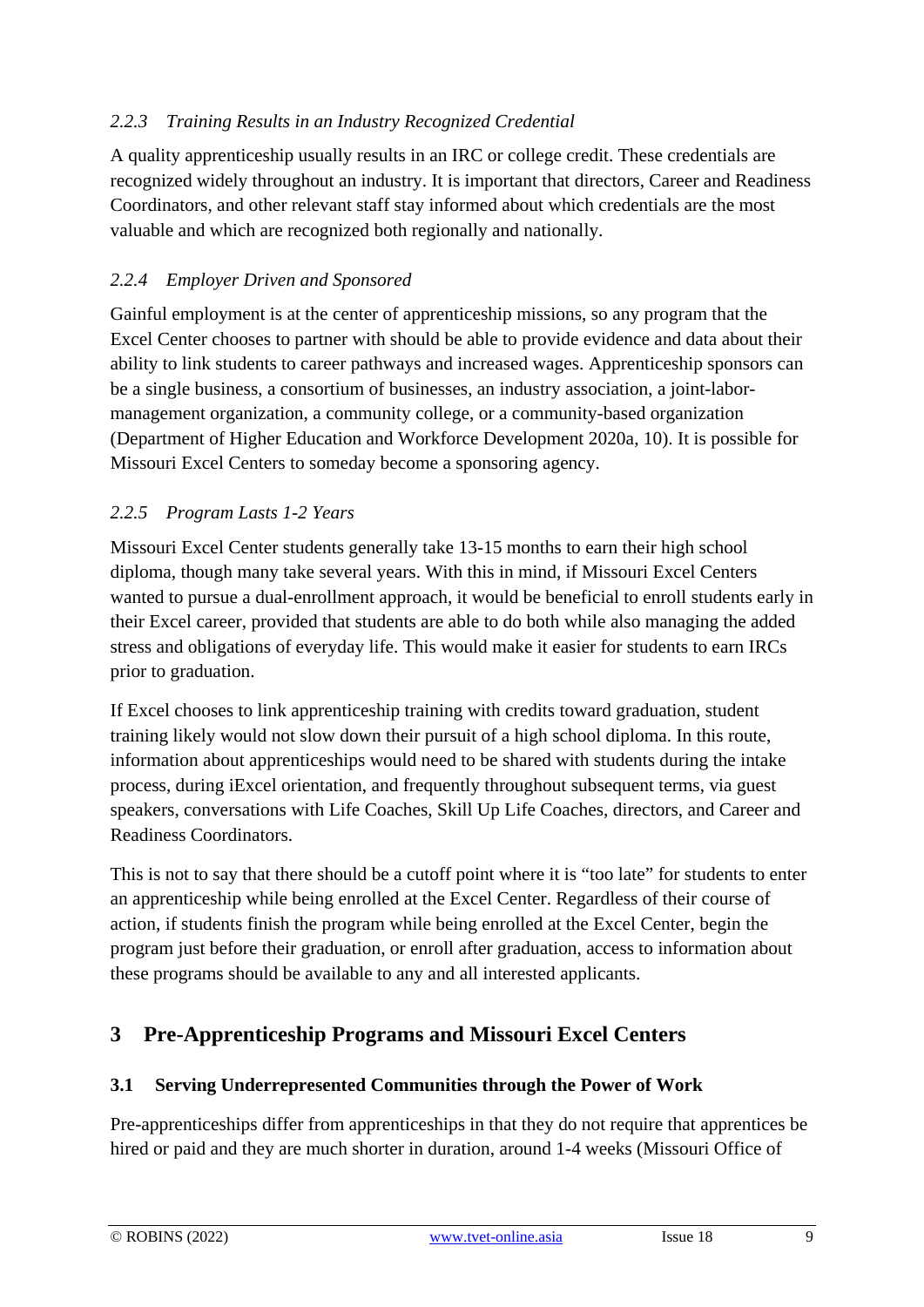Workforce Development 2021, 3). They serve primarily to prepare students for the rigors of a Registered Apprenticeship and to link underserved populations in Missouri to higher job training. Apprenticeship Missouri defines underrepresented populations as "a population that does not represent the majority, or a proportional share as indicated by appropriate data, of current participants in Registered Apprenticeship" (Department of Higher Education and Workforce Development 2020b, 3). Historically, apprenticeships in the United States have disproportionately served White, male apprentices. The hope is that establishing quality preapprenticeship programs will help link underserved communities to better job opportunities. Missouri Excel Centers can play a role in linking these underserved and underrepresented populations to gainful employment.

According to the U.S. Department of Labor, of the 275,324 active apprentices in 2020, roughly 9% identified as female, and only 11% of new apprentices in 2020 were female (United States Department of Labor 2020). In St. Louis, Missouri, 5,213 apprentices in 2020 identified as male, while only 351 identified as female (Department of Higher Education and Workforce Development 2020b, 4). Missouri Excel Centers can help more women become apprentices. A majority of the Missouri Excel students enrolled during the 2019-2020 school year identified as female, around 75%. This percentage is fairly constant at all Missouri locations, with the highest percentage being 82% in St. Louis and the lowest being 71% in Columbia. The goal would be to have pre-apprenticeship program enrolment at these centers reflect current student populations, meaning that a large majority of Excel pre-apprentices would be women.

Additionally, in St. Louis, Missouri, 4,627 apprentices in 2020 were White, 636 were Black, 212 were Hispanic, 26 were Asian, and 26 were American Indian or Alaskan Native (United States Department of Labor 2020). In 2019, Black residents totalled about 46% of St. Louis's population, but did not make up 46% of St. Louis apprentices (United States Census Bureau 2019). Current apprenticeship enrolment numbers do not reflect local populations. Missouri Excel Centers can play a role here as well. During the 2019-2020 school year, 49% of students enrolled were Black, 43% were White, 3% were Hispanic, 1% were Asian, and less than 1% were American Indian or Alaskan Native. On the surface, these numbers indicate that Missouri Excel student populations consist of a fairly even split between White and Black students, however, a majority of Black students attend the St. Louis center, the largest Excel Center in Missouri. Of the 986 students enrolled at St. Louis, 888 were Black, around 90%. Since a large number of available Registered Apprenticeships are located in St. Louis, piloting a pre-apprenticeship program there would do so much to help more Black Missourians, a largely underrepresented population, become new apprentices and find gainful employment.

#### **3.2 Designing an Excel Pre-Apprenticeship Course**

The Excel Center offers 5 terms a year, each lasting about 8-9 weeks. It would be possible to create a course offering that follows the Jobs for the Future Framework for High Quality Pre-Apprenticeship Programs, allowing for 1-3 weeks at the beginning and end of the course for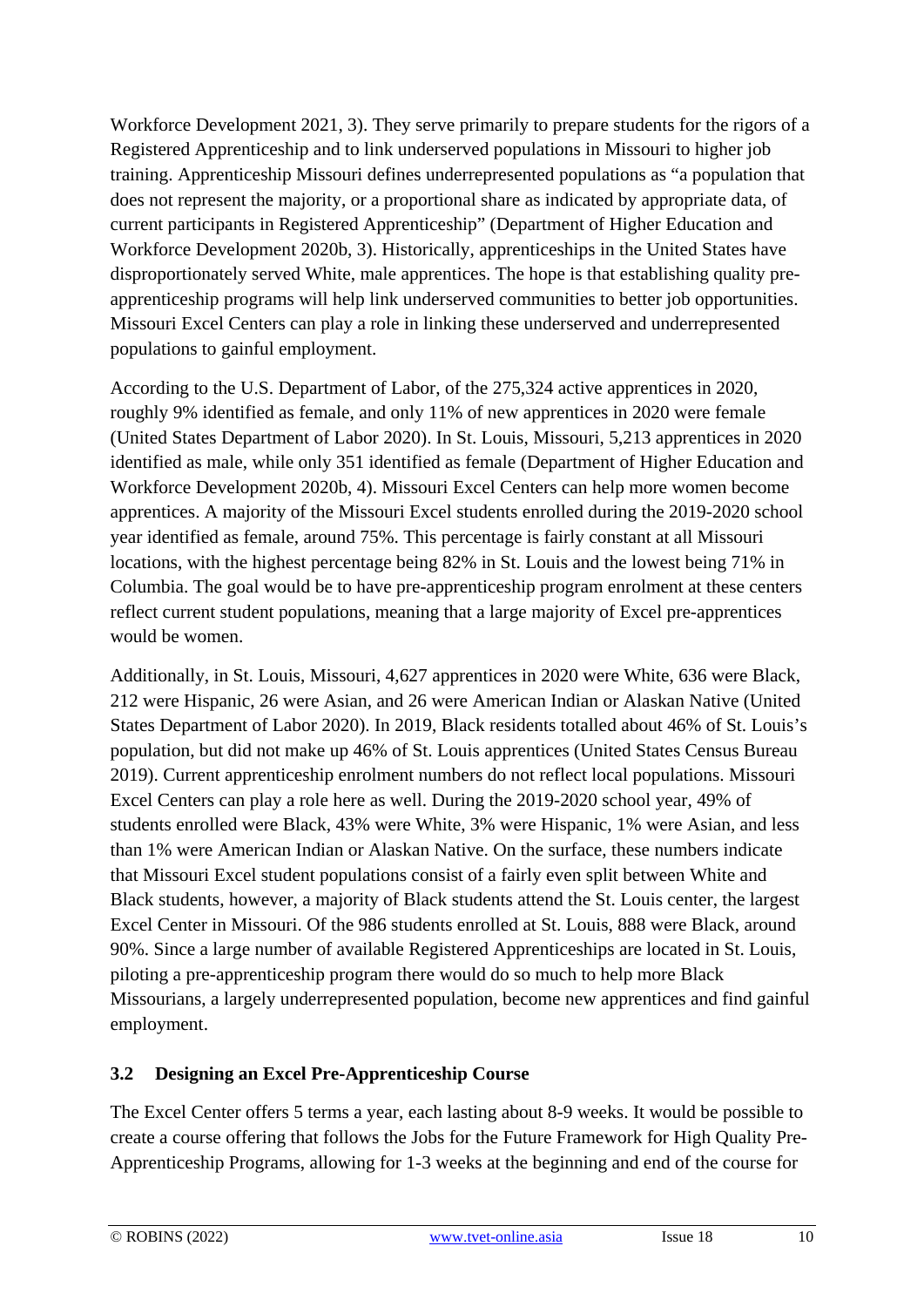applications, counseling, interviews, transportation, drug tests, safety training, and any required vetting and credentials needed for easy transition into a Registered Apprenticeship (Center for Apprenticeship and Work-Based Learning 2019, 2). The other weeks would be dedicated to training, job specific math and writing, and/or IRC completion. The idea is that students who complete this course would be able to walk into a specific Registered Apprenticeship, possibly having earned an IRC in the process.

This course could be offered as many times as needed to meet the needs of the student body, and the instructors could be a mixture of full-time and adjunct instructors depending on the nature of the partnered apprenticeship program(s). More than likely, these classes would be small, around 5-12 students, though larger schools may see larger classes, and they would differ slightly in curriculum depending on the apprenticeship focus.

Ideally, one course could serve as a pre-apprenticeship program for multiple Registered Apprenticeships in the same or similar career cluster. In the classroom, students would learn similar skills related to their career cluster, but they could go to different locations for tours, on-the-job training, and IRC testing. Schools like St. Louis, who have a large variety apprenticeship programs in the automotive industry, would, for example, develop a partnership with around 2-4 Registered Apprenticeships in that career cluster and design a pre-apprenticeship course that meets the needs of all involved partners. Students who take this course would be split among these different Registered Apprenticeship programs after completing the course, depending on their goals. Some weeks these students would be together in class, practicing job related math and writing, reviewing appropriate soft skills, and addressing the physical demands of the job. Other weeks these students would be at different locations, doing the actual work, touring facilities, or interviewing with managers and supervisors.

It is also possible for each school to focus their resources on the needs of only one Registered Apprenticeship at a time, designing a course that prepares students for careers with only one sponsor. If students were interested in entering a different Registered Apprenticeship in the same career cluster, they would not take the course, and their enrollment in that Registered Apprenticeship would occur independent of the course.

Early on, directors, Life Coaches, Career and Readiness Coordinators, and any initial instructors would need to be in frequent communication with sponsors and representatives of the partnered apprenticeship program(s) about curriculum, requirements, and student career goals. The implementation and success of these courses will require the participation of all staff.

#### **3.3 The Excel Center and the Jobs for the Future Framework for High Quality Pre-Apprenticeship Programs**

#### *3.3.1 Transparent Entry and Success Requirements*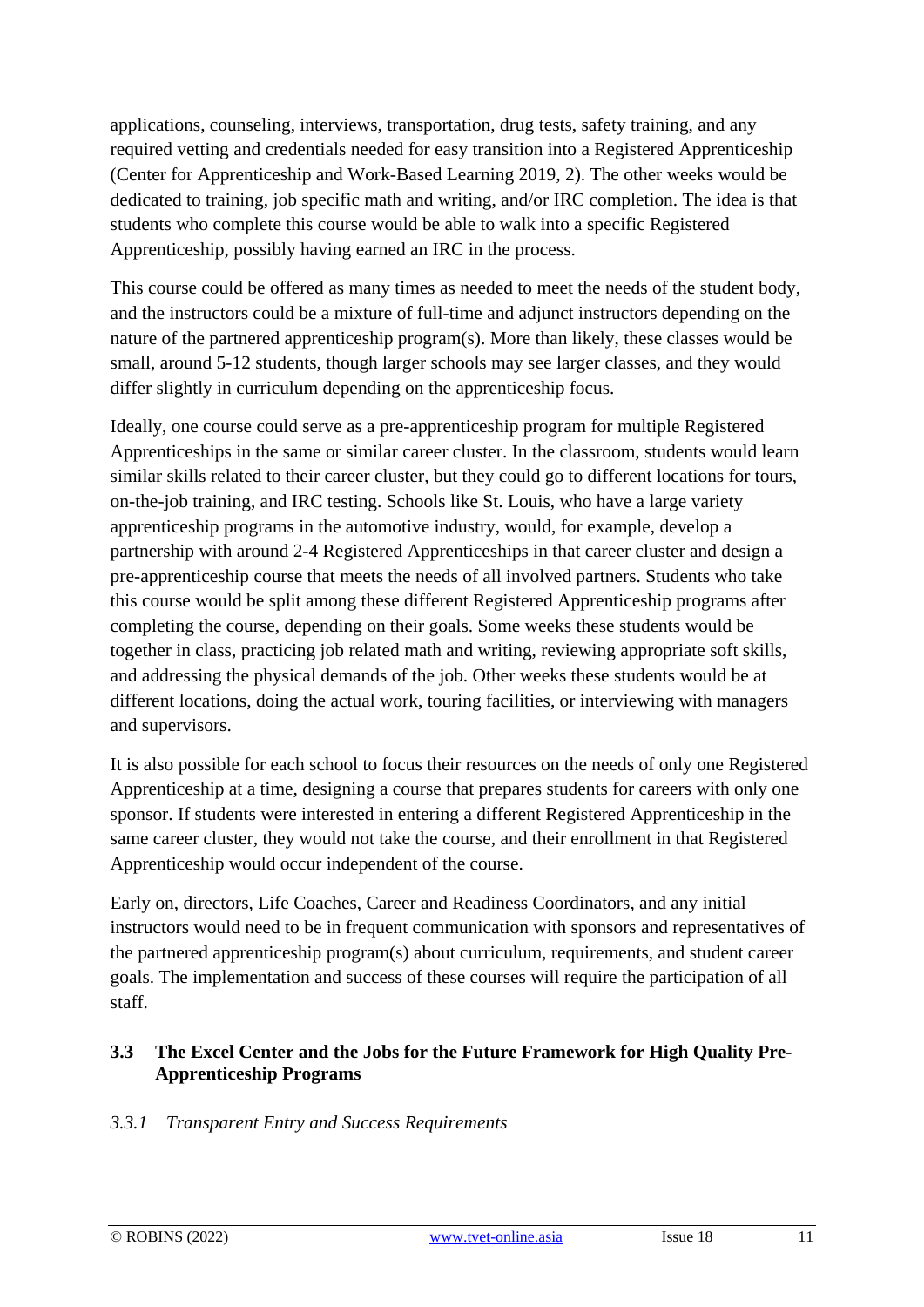- − Life Coaches, Skill-Up Life Coaches, and Career and Readiness Coaches discuss the requirements and benefits of entering the Registered Apprenticeship and taking the pre-apprenticeship course, making sure to discuss appropriate soft skills (time management, body language, punctuality, professional dress, cellphone use, etc.) as well as academic requirements, including but not limited to prerequisite math, reading, and writing courses/scores.
- − Courses like Senior Seminar and Cornerstone inform students of the benefits of entering the program or of entering Registered Apprenticeships after graduation.
- − Prior to finishing the program, students meet with their Career and Readiness Coordinator to register/apply for the partnered Registered Apprenticeship. All requirements are addressed again, and a plan is created to make sure all credentials and paperwork are completed.
- − Students are given frequent opportunities to talk to representatives and sponsors of the partnered apprenticeship program(s).
- − Directors, Coaches, and instructors work together with students to remove any barriers that might hinder their progress or keep them from qualifying for the program(s).

#### *3.3.2 Alignment with Skills Sought by Local Employers and High-Quality Apprenticeship Programs*

- − Instructors of the pre-apprenticeship course collaborate with apprenticeship sponsors to write Core Competencies and Component Skills based on skills required by the partnered apprenticeship program(s). Curriculum is then designed to help students meet the proficiency standards of those Core Competencies and Component Skills.
- − Instructors work with representatives and sponsors of the partnered apprenticeship program(s) to design and determine appropriate assessments and other markers of completion. Together they will determine how students and instructors determine mastery of skills and determine which (if any) IRCs could be gained as a result of mastery.
- − Students are instructed in necessary math, reading, and writing skills related to the apprenticeship career path and related fields.
- − Instructors use their vast knowledge, training, and experience as educators, as well as the many supports provided at the Excel Center, to adapt and differentiate curriculum and instruction to meet the needs of the students they have.

#### *3.3.3 Culmination in One or More Industry-Recognized Credential*

- − Excel directors and instructors are in frequent communication with sponsors/representatives of the partnered apprenticeship program(s) to determine which IRCs are recognized by regional and national employers, how students may acquire said IRC's, cost and accessibility, and other concerns regarding the merit and availability of IRCs in the area.
- − Students receive instruction that appropriately prepares students to pass required exams.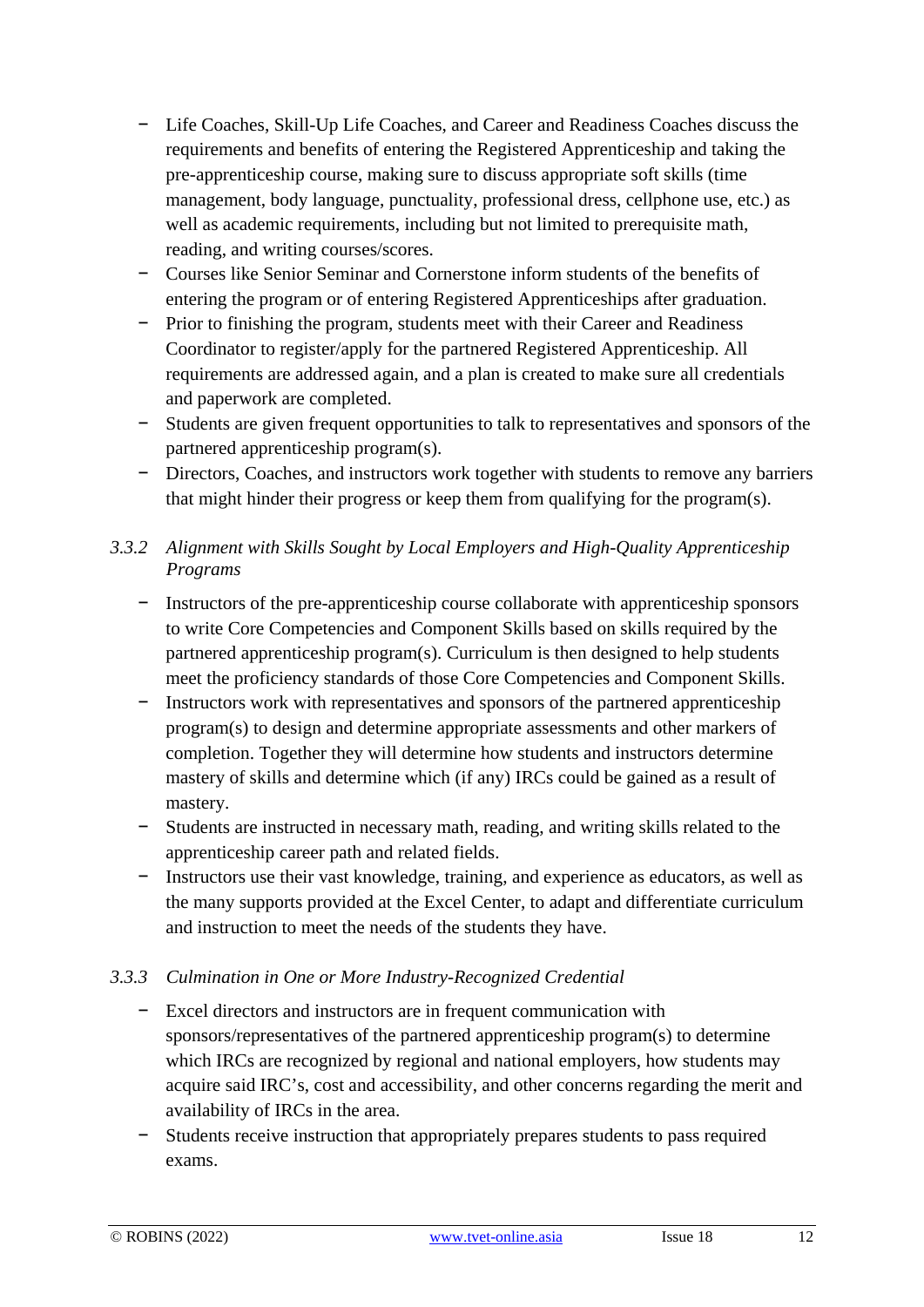- − Instructors and students communicate progress and learning goals to ensure proper preparation.
- − The Excel Center provides classroom space, computers, and other resources needed for students to take ay required exams, when possible.
- − When necessary, the Excel Center provides transportation to testing sites when it is not possible to facilitate exams at the school and when students have identified transportation as a barrier.

#### *3.3.4 Development of Skills Through Hands-On Activities and Work-Based Learning*

- − Students receive a mixture of direct instruction in a classroom setting and on-the job learning that directly relates to the partnered apprenticeship program(s).
- − Program incorporates physical work that will be required of students after entering the partnered apprenticeship program(s) so that students are prepared physically.
- − Instructors will regularly present learning goals and discuss Core Competencies and requirements with students, including how in-class instruction relates to these goals.
- − Instructors predict situations students may encounter on the job site and attempt to simulate them in an academic setting.
- − Students practice and master math, reading, and writing tasks related directly to job situations and common scenarios in the field. The math and reading situations are always placed in job-related contexts, not academic ones.
- − Students receive some instruction from sponsors/representatives of the partnered apprenticeship program(s) and/or from employees working in the field.
- − A portion of the program includes learning, practice, and assessment on real job sites through practical applications.

#### *3.3.5 Offering of Academic, Career Exploration, and Wraparound Supports*

- − Students visit/tour job-sites and are informed of all available positions accessible to them upon completion of the program and any related industries.
- − Students use Choices 360 to research wages, career pathways, availability, regional demands, and required schooling to advance in their chosen careers or related careers.
- − Students work with instructors, sponsors/representatives, and Career and Readiness Coordinators to establish both short term and long-term goals and to design a plan for reaching these goals.
- − Students are encouraged to take advantage of supports already in place at the Excel Center: drop-in childcare, Friday tutoring, transportation assistance, counseling, etc. Life Coaches, instructors, and directors remain in constant communication with students about any barriers that might hinder their goals.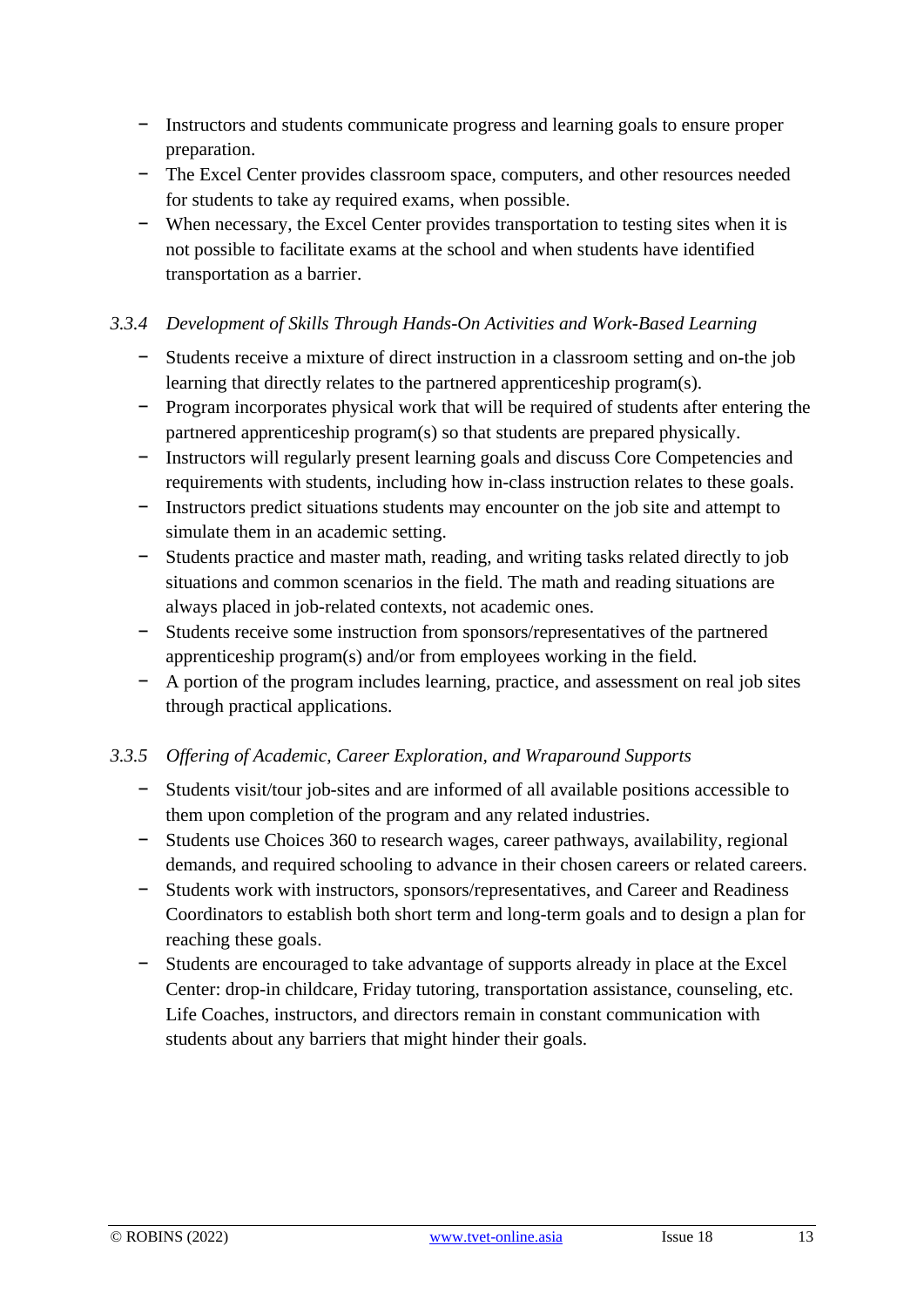- *3.3.6 Transition into a Registered Apprenticeship or Other High-Quality Apprenticeship Program*
	- − Directors and Career and Readiness Coordinators partner with regional employers and apprenticeship programs to ensure students will have entry into the workforce upon completing the program, ensuring that regional employers will recognize the rigor, and quality of training provided by the Excel Center.
	- − Students are guaranteed seamless access to job placement, interviews, or postsecondary training upon completing the program.

(Center for Apprenticeship and Work-Based Learning 2019, 2ff.)

## **4 Conclusion**

Missouri apprenticeships are growing and will continue to do so. Excel Centers are also seeing growth since their founding in Indianapolis in 2010. Currently, there are four Excel Centers in Missouri, with the first three opening in 2018 in St. Louis, Springfield, and Polar Bluff. These Missouri Excel Centers are designed to give adult students who live in poverty the proper supports they need to finish their education and to link them to better employment after graduation. Investing in Missouri apprenticeship opportunities is an approach Missouri Excel Centers should seriously consider if they wish to see more gains in persistence, IRC/higher education, employment, and wages. This could mean allowing students to count apprenticeship training as elective credit toward graduation or even designing a preapprenticeship program/course that could help students prepare for the training they will experience during a Registered Apprenticeship. Investing in these resources will require strong partnerships where all staff collaborate and communicate effectively with sponsors and apprenticeship representatives. If proper actions are taken, Missouri Excel Centers will see more employment opportunities for students and more overall success.

### **References**

Ascend. (2019). Excel Economic Impact on Students. Washington D.C.: Aspen Institute. Online: [https://ascend.aspeninstitute.org/wp-content/uploads/2019/05/Excel-Center-](https://ascend.aspeninstitute.org/wp-content/uploads/2019/05/Excel-Center-Economic-Impact-on-Students.pdf)[Economic-Impact-on-Students.pdf](https://ascend.aspeninstitute.org/wp-content/uploads/2019/05/Excel-Center-Economic-Impact-on-Students.pdf) (retrieved 22.08.2021).

Center for Apprenticeship and Work-Based Learning. (2019). In: JFF's Framework for a High-Quality Pre-Apprenticeship Program. Online: [https://jfforg-prod](https://jfforg-prod-new.s3.amazonaws.com/media/documents/JFF-Framework-HighQuality-PreApp-07232019.pdf)[new.s3.amazonaws.com/media/documents/JFF-Framework-HighQuality-PreApp-](https://jfforg-prod-new.s3.amazonaws.com/media/documents/JFF-Framework-HighQuality-PreApp-07232019.pdf)[07232019.pdf](https://jfforg-prod-new.s3.amazonaws.com/media/documents/JFF-Framework-HighQuality-PreApp-07232019.pdf) (retrieved 6.10.2021).

Delgado, B. (2017). Exploring the Goodwill Network as an opportunity to grow The Excel Center. St. Louis: MERS Missouri Goodwill Industries.

Department of Higher Education and Workforce Development. (2020a). In: Apprenticeship Missouri 2020 Playbook. Online: [https://dhewd.mo.gov/documents/apprenticeship\\_playbook.pdf](https://dhewd.mo.gov/documents/apprenticeship_playbook.pdf) (retrieved 10.10.2021).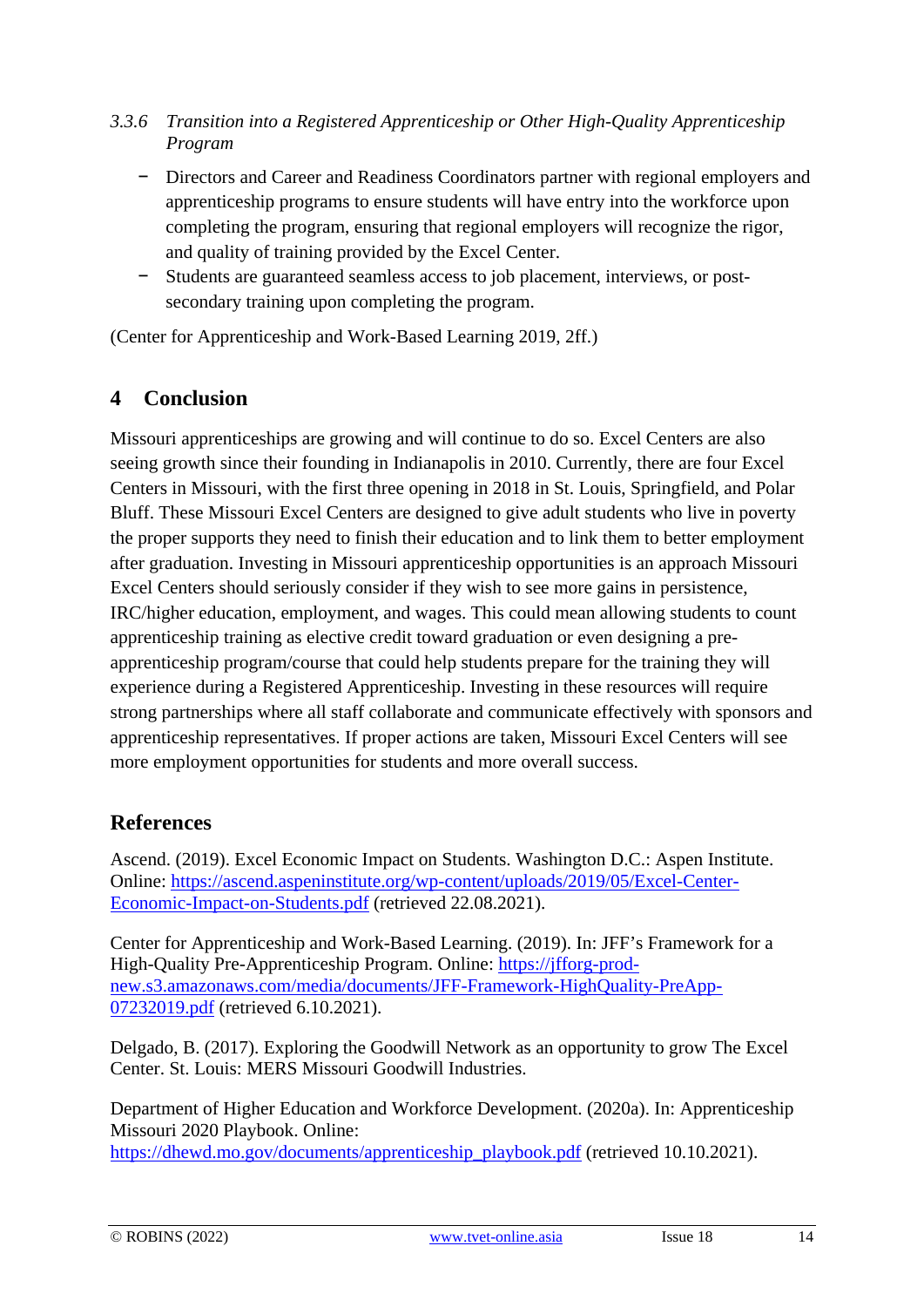Department of Higher Education and Workforce Development. (2020b). In: Missouri Apprentice Ready Principles and Framework. Online:

<https://dhewd.mo.gov/documents/MissouriApprenticeReadyPrinciplesandFramework.pdf> (retrieved 08.09.2021).

Department of Higher Education and Workforce Development. (2021). In: Apprenticeship Missouri. Online: [https://dhewd.mo.gov/apprenticeship\\_missouri.php](https://dhewd.mo.gov/apprenticeship_missouri.php) (retrieved 22.8.2021).

Fry, Richard. (2010). Hispanics, High School Dropouts and the GED. Washington D.C.: Pew Hispanic Center.

Kist, W. (2003). Non-Academic Challenges Faced by GED Scholars: A Report of the GED Scholars Initiative. In: Adult Learning, 14 (3), 11-13.

Missouri Office of Workforce Development. (2021). Apprenticeship101 Tip Sheet. Online: [https://jobs.mo.gov/sites/jobs/files/apprenticeship\\_101\\_ra\\_faq.pdf](https://jobs.mo.gov/sites/jobs/files/apprenticeship_101_ra_faq.pdf) (retrieved 12.9.2021).

Office of Governor Michael L. Parson. (2019). Governor Parson Recognizes National Apprenticeship Week, Commends Missouri's Second in Nation Ranking for Apprenticeships. *mo.gov,* Online: [https://governor.mo.gov/press-releases/archive/governor-parson-recognizes](https://governor.mo.gov/press-releases/archive/governor-parson-recognizes-national-apprenticeship-week-commends-missouris)[national-apprenticeship-week-commends-missouris](https://governor.mo.gov/press-releases/archive/governor-parson-recognizes-national-apprenticeship-week-commends-missouris) (retrieved 10.10.2021).

United States Census Bureau. (2019). QuickFacts St. Louis city, Missouri. Online: <https://www.census.gov/quickfacts/stlouiscitymissouri> (retrieved 22.11.2021).

United States Department of Labor. (2020). Registered Apprenticeship National Results Fiscal Year 2020. Online:

<https://www.dol.gov/agencies/eta/apprenticeship/about/statistics/2020> (retrieved 01.11.2021).

United States Department of Labor. (2021). U.S. Dept. of Labor Registered Apprenticeship Programs in Missouri. Online:

[https://jobs.mo.gov/sites/jobs/files/mo\\_rap\\_list\\_sorted\\_by\\_county\\_city\\_-\\_07-01-2021.pdf](https://jobs.mo.gov/sites/jobs/files/mo_rap_list_sorted_by_county_city_-_07-01-2021.pdf) (retrieved 18.9.2021).

Wilson Sheehan Lab for Economic Opportunities. (2018). The Excel Center: Comparing Education and Employment Outcomes of Graduates and Non-Graduates. Notre Dame: University of Notre Dame.

# $\text{TVET}\overline{Q}\overline{S}\overline{i}a$  The Online Journal for Technical and Vocational Education and Training in Asia

#### CITATION:

Robins, A. (2022). Empowering Excel Students Through Missouri Apprenticeships. In: TVET@Asia, issue 18, 1-16. Online: [http://tvet-online.asia/issue/18/empowering-excel-students-through](http://tvet-online.asia/issue/18/empowering-excel-students-through-missouri-apprenticeships/)[missouri-apprenticeships/](http://tvet-online.asia/issue/18/empowering-excel-students-through-missouri-apprenticeships/) (retrieved 31.07.2021).

This document is published under a Creative Commons Attribution-NonCommercial-NoDerivs3.0 License